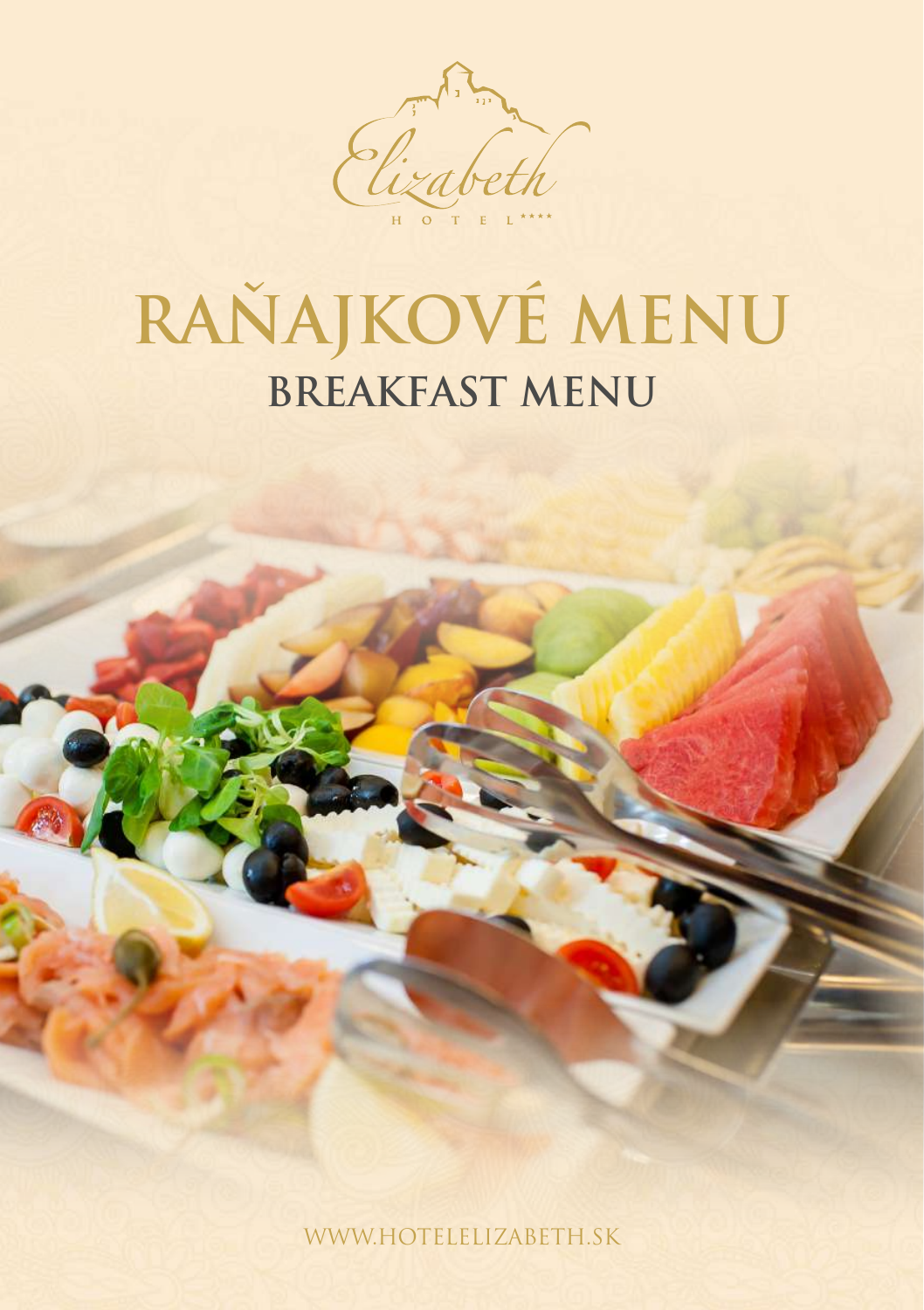## **RAŇAJKOVÉ MENU**

| 150 <sub>g</sub> | Studený nárez <sup>1,7</sup>                                          | 4,90€      |
|------------------|-----------------------------------------------------------------------|------------|
| 150 <sub>g</sub> | Jemné párky s horčicou a chrenom <sup>10</sup>                        | 4,90€      |
| 150 <sub>g</sub> | Praženica Sissi <sup>3,7</sup><br>/cibuľa, šunka, slanina, šampiňóny/ | 4,90€      |
| 150 <sub>g</sub> | Omeleta Elizabeth 3,7<br>/paprika, šunka, syr, šampiňóny/             | 5,50€      |
| 150 <sub>g</sub> | Pečená šunka s vajcom 3,7                                             | 5,20€      |
| 150g             | Pečená slanina s vajcom <sup>3</sup>                                  | $5,00 \in$ |
| 170g             | Toast so šunkou a syrom 1, 3, 7                                       | $5,00 \in$ |
| 170g             | Toast s mozzarellou a rajčinou 1, 3, 7                                | 5,20€      |
| 180 <sub>g</sub> | Mliečna ryža s ovocím <sup>7</sup>                                    | $4,50 \in$ |

Raňajkové menu podávame:

Pondelok - Piatok: 6:30 - 10:00 hod. Sobota - Nedeľa: 7:00 - 10:30 hod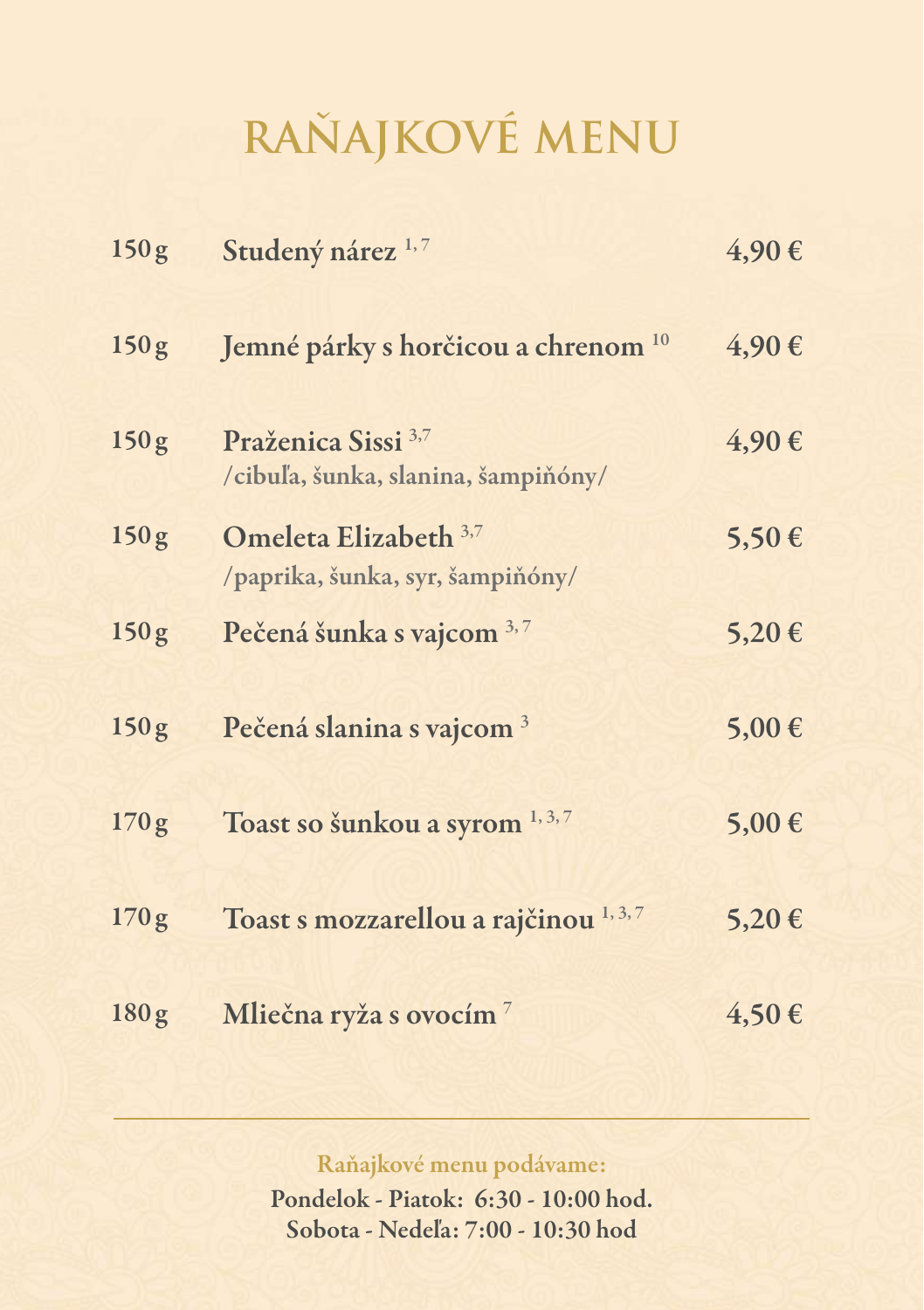### **BREAKFAST MENU**

|                  | $150g$ Cold cut <sup>1,7</sup>                                         | 4,90€      |
|------------------|------------------------------------------------------------------------|------------|
| 150 <sub>g</sub> | Fine sausages with mustard<br>and horseradish <sup>10</sup>            | 4,90€      |
| 150g             | Sissi scrambled eggs <sup>3,7</sup><br>/oniona, ham, bacon, mushrooms/ | 4,90€      |
| 150 <sub>g</sub> | Elizabeth omelette 3,7<br>/paper, ham, cheese, mushrooms/              | 5,50€      |
| 150g             | Baked ham and eggs <sup>3,7</sup>                                      | 5,20€      |
|                  | 150g Baked bacon and eggs <sup>3</sup>                                 | 5,00€      |
| 170g             | Ham and cheese toast 1, 3, 7                                           | 5,00€      |
| 170g             | Mozzarella and tomato toast 1, 3, 7                                    | 5,20€      |
| 180g             | <b>Milk rice with fruit</b> $^7$                                       | $4,50 \in$ |

Breakfast menu is served:

Monday - Friday: 6:30 a.m. - 10:00 a.m. Saturday - Sunday: 7:00 a.m. - 10:30 a.m.